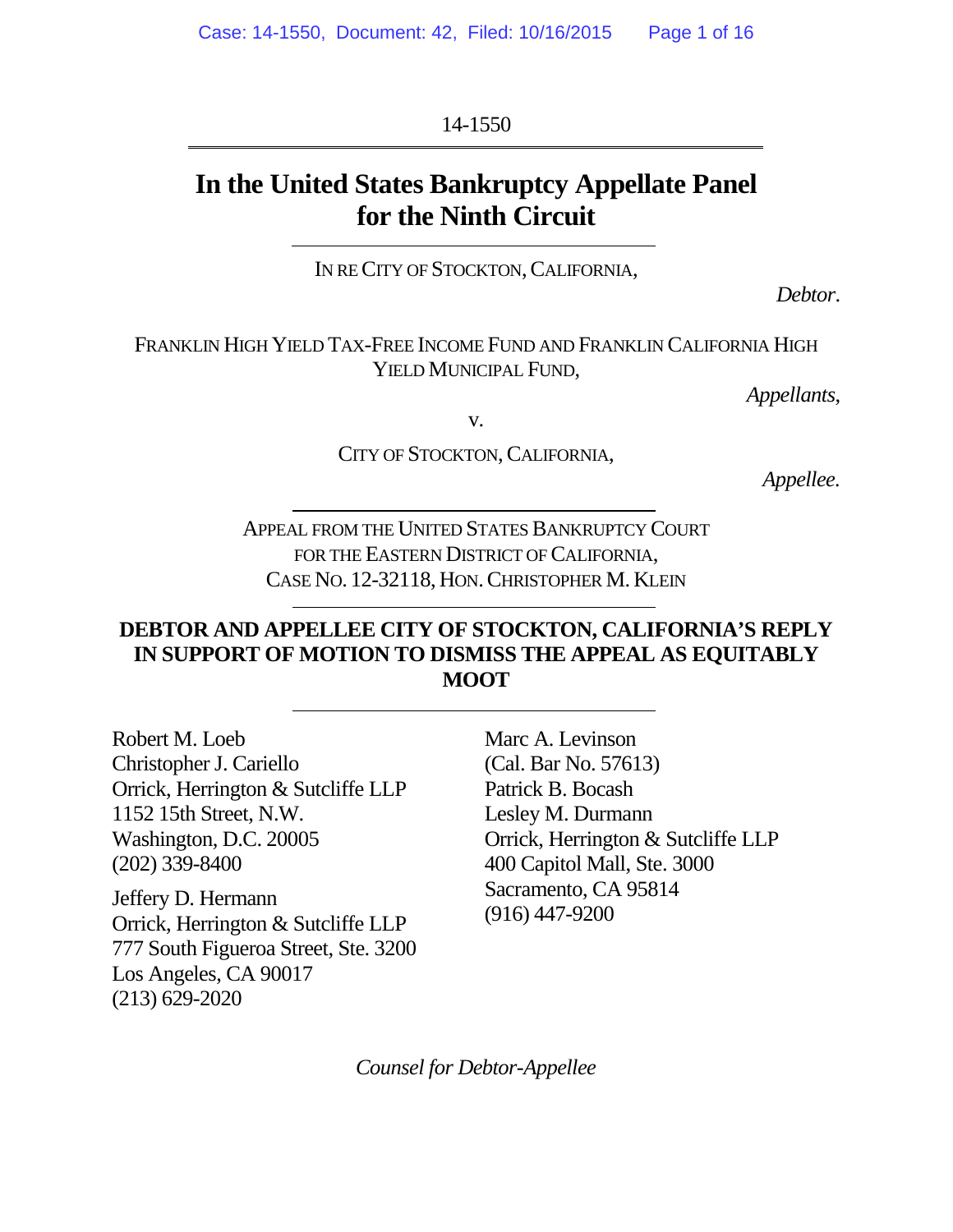# **TABLE OF CONTENTS**

# **Page**

| $\mathbf{I}$ . |                                                              |  |
|----------------|--------------------------------------------------------------|--|
| $\prod$ .      | The City's Equitable Mootness Argument Was Properly Brought  |  |
| III.           |                                                              |  |
| IV.            | The Bankruptcy Court Cannot Simply Award Franklin More       |  |
| $V_{\cdot}$    | Reversal Of Confirmation Will Disrupt The Foundations Of The |  |
| VI.            |                                                              |  |
| VII.           |                                                              |  |
|                | <b>CERTIFICATE OF SERVICE</b>                                |  |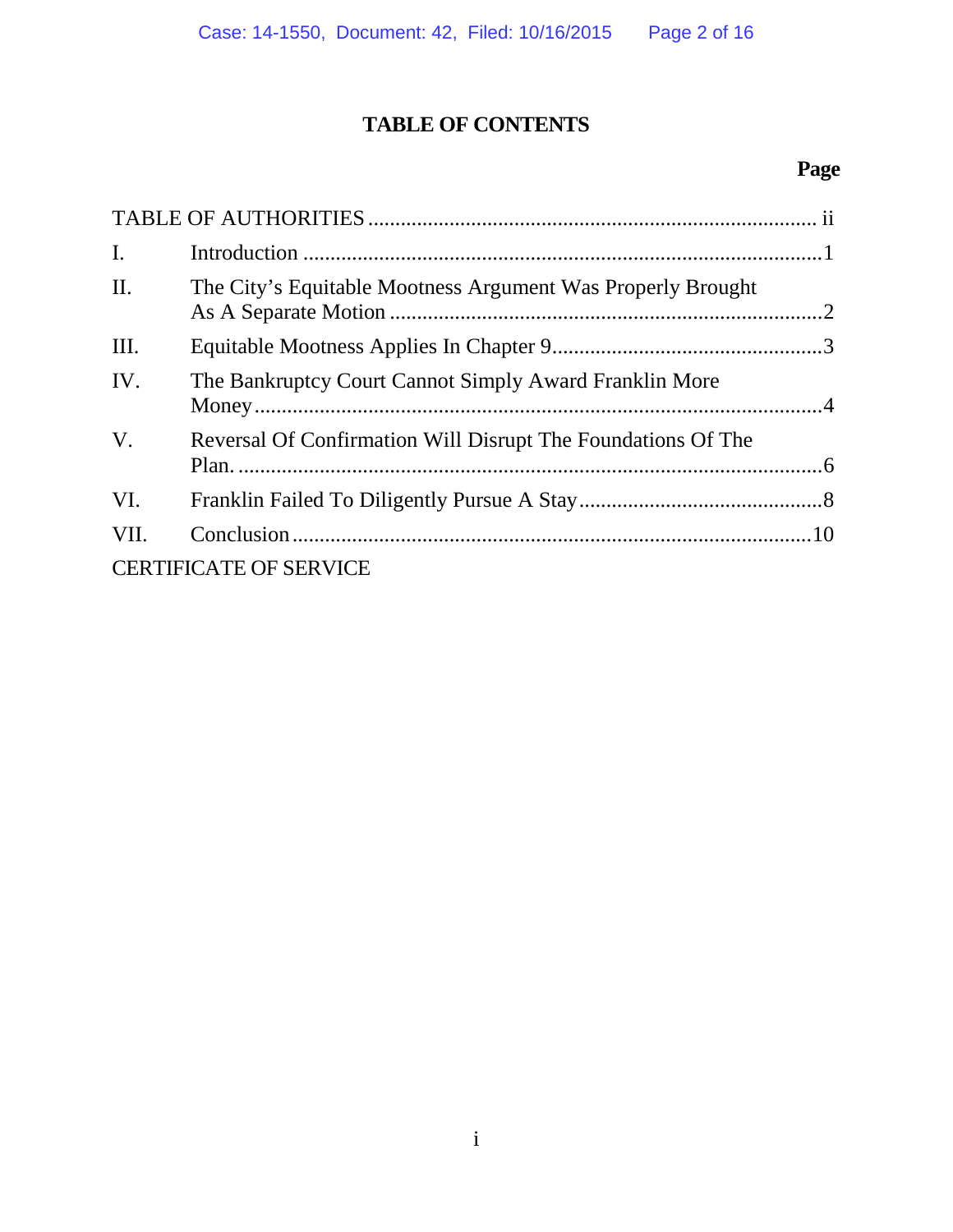# **TABLE OF AUTHORITIES**

# **Page(s)**

## **Cases**

| Bennett v. Jefferson Cty., Ala.,                                                                  |  |  |
|---------------------------------------------------------------------------------------------------|--|--|
| In re City of Detroit, Mich.,<br>No. 15-cv-10036, 2015 WL 5697779 (E.D. Mich. Sept. 29, 2015)3, 4 |  |  |
| In re City of Vallejo, Cal.,                                                                      |  |  |
| In re Mortgages Ltd.,                                                                             |  |  |
| In re Mortgages Ltd.,                                                                             |  |  |
| In re Roberts Farms, Inc.,                                                                        |  |  |
| In re Thorpe Insulation Co.,                                                                      |  |  |
| In re Transwest Resort Properties, Inc.,                                                          |  |  |
| In re Tribune Media Co.,                                                                          |  |  |
| <b>Constitutional Amendment</b>                                                                   |  |  |
|                                                                                                   |  |  |
| <b>Statutes</b>                                                                                   |  |  |
|                                                                                                   |  |  |
|                                                                                                   |  |  |
|                                                                                                   |  |  |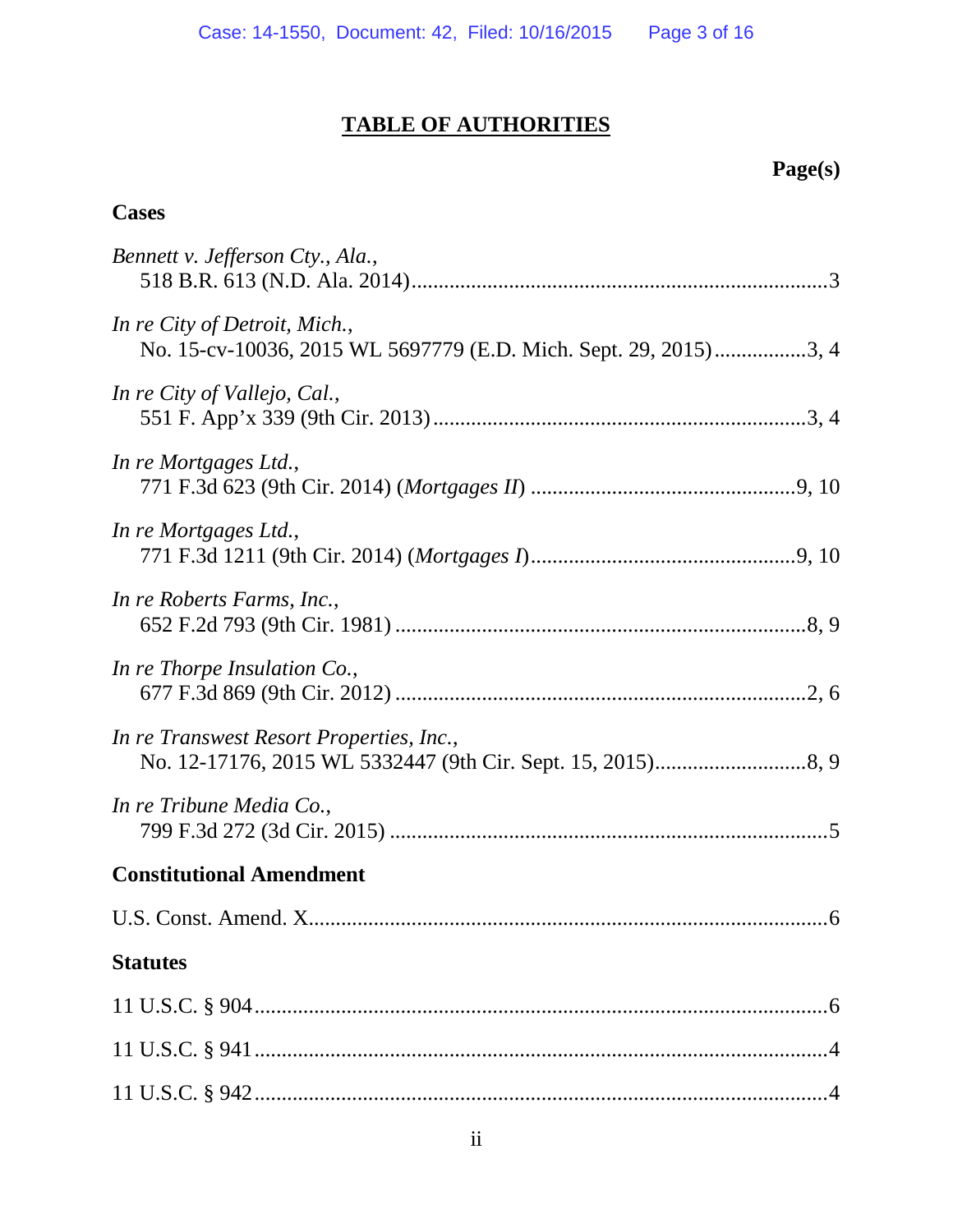## **Other Authorities**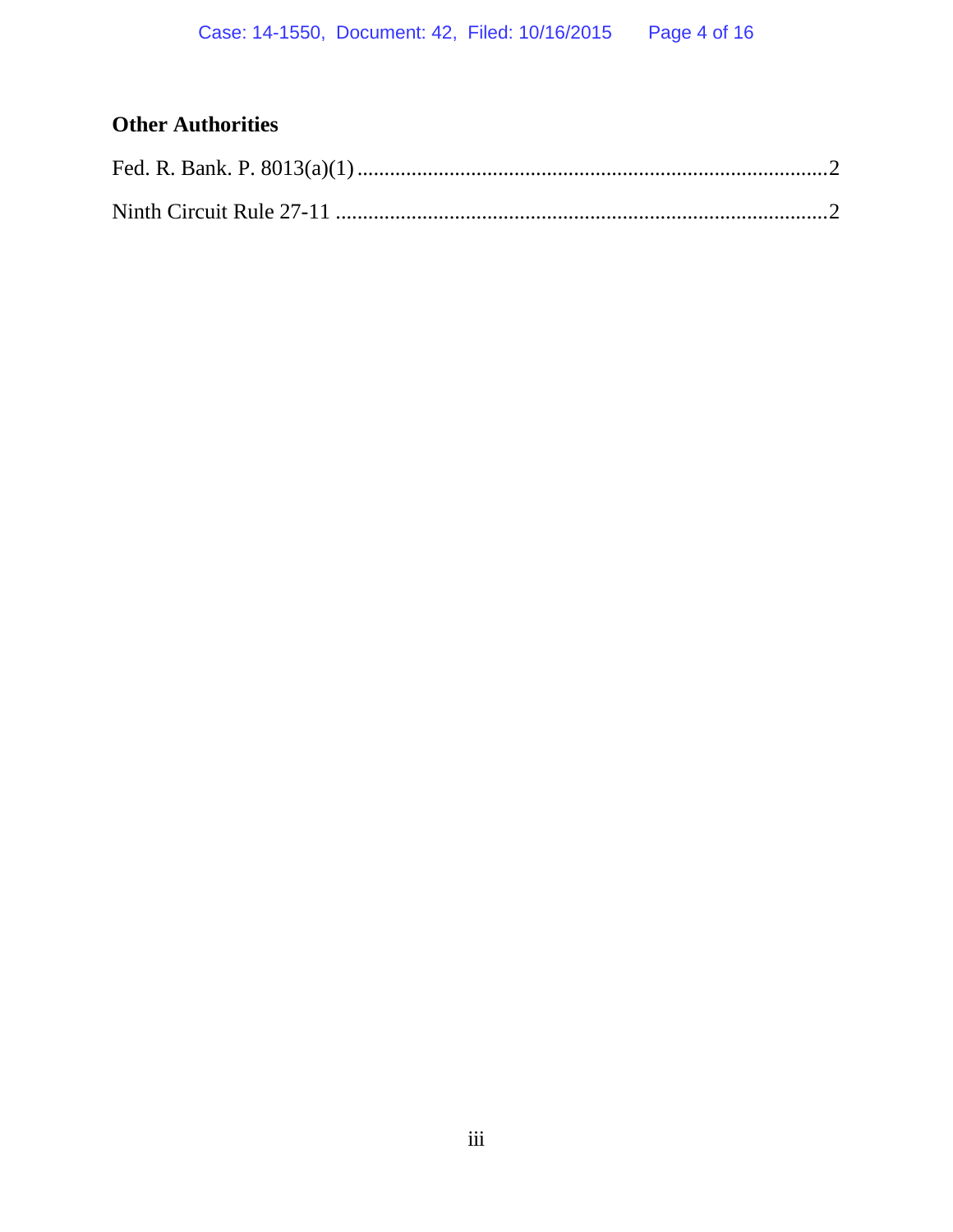#### **I. Introduction**

The City's confirmed plan of adjustment ("Plan") has been fully consummated, and the myriad payments, transfers, and other actions taken by the City to implement the Plan cannot be undone. In its objection, Franklin argues that it does not seek to undo the Plan, asking only for more money. But the complex financial projections on which the Plan and its constituent compromises are premised leave no room for additional payments. Any such payments, which cannot be taken out of other creditor recoveries, would necessarily be borne by the City's workforce and residents in the form of reduced services, infrastructure investment, and essential reserves. The City's return to full service solvency and the establishment of a fiscal safety net are as fundamental to the Plan as are its compromises with creditors, and cannot be ignored.

Franklin's objection raises a number of red herring issues, such as a purported waiver, the contention that equitable mootness does not apply in chapter 9, and the inaccurate claim that the City consented to the Bankruptcy Court modifying the Plan. None should distract this Court from the essential facts that Franklin has failed to diligently pursue a stay, the Plan has been fully implemented, and Franklin cannot be simply given "more money" without eroding the underpinnings of the Plan. This Court should exercise its equitable discretion and dismiss the appeal as equitably moot.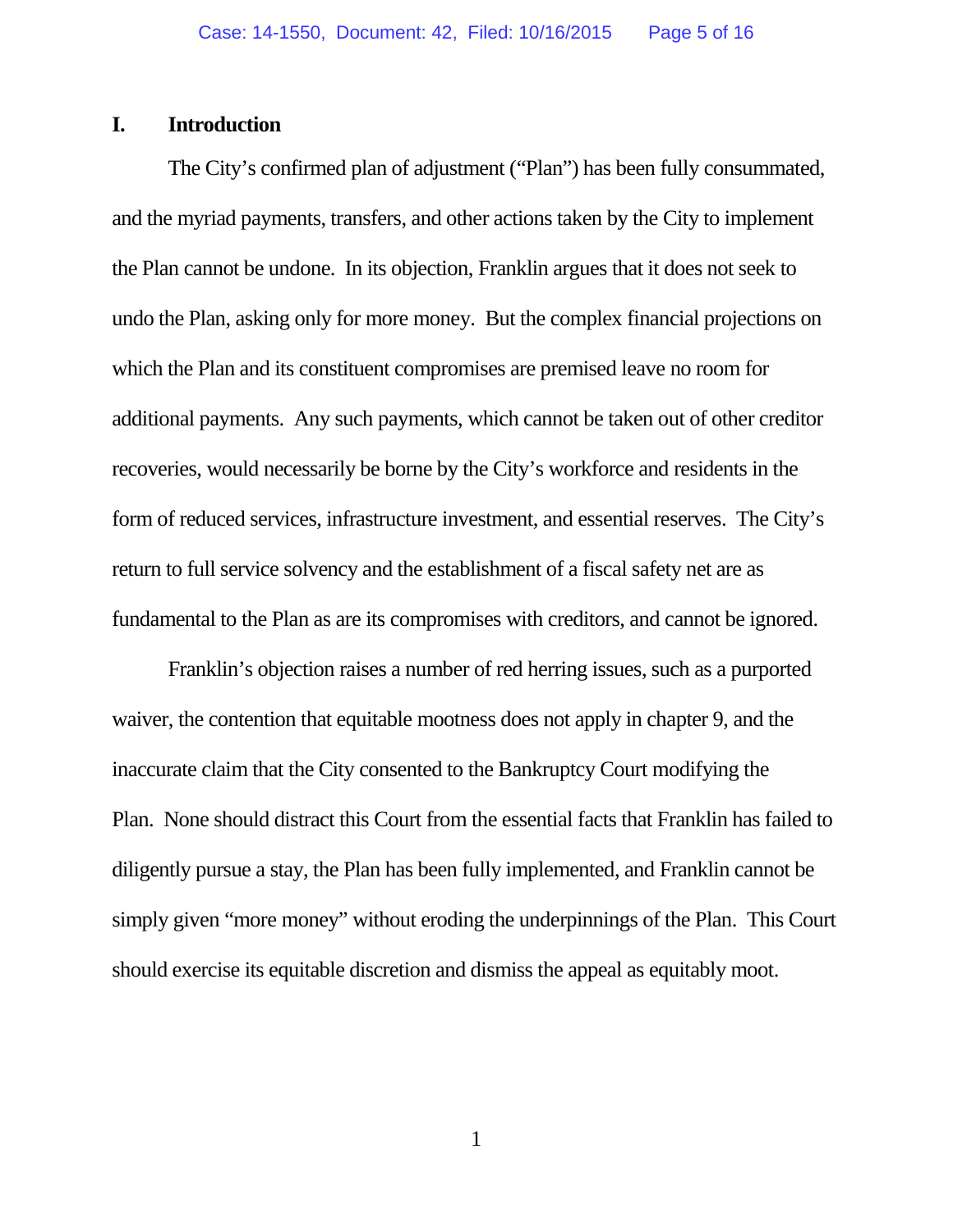### **II. The City's Equitable Mootness Argument Was Properly Brought As A Separate Motion.**

Franklin's contention that the City waived its equitable mootness argument by failing to incorporate it into the City's Answering Brief is meritless. *See* Obj.<sup>1</sup> at 6-7. The City's mootness argument was properly brought as a separate motion. *See* Fed. R. Bank. P. 8013(a)(1) ("A request for an order or other relief is made by filing a motion."); Ninth Circuit Rule 27-11 (listing motions for dismissal among motions to be brought separate from appellate briefing); *see also In re Thorpe Insulation Co.*, 677 F.3d 869, 879 n. 3 (9th Cir. 2012) (equitable mootness motion was "not asserted within [appellee's] appellate brief, but was the subject of a separate motion ...").

The cases cited by Franklin simply hold that arguments relevant to the merits of an appeal are waived if not raised in a party's appellate briefing. The Motion does not pertain to Franklin's substantive challenges to the confirmation order; it is a plenary matter raised in this Court for this Court to decide in the first instance. Seeking dismissal due to equitable mootness is therefore wholly proper, does not somehow indicate gamesmanship, and cannot be said to prejudice Franklin, which has had sufficient time to prepare a response. The issue has been fully and properly presented on motion and should be decided on the merits of the Motion.

<sup>&</sup>lt;sup>1</sup> Throughout this Reply, we use "BAP Dkt. No." to cite filings in this Court; "Motion" to cite to the City's equitable mootness motion, BAP Dkt., No. 34-1; and "Obj." to cite to Franklin's objection to the Motion, BAP Dkt. No. 38.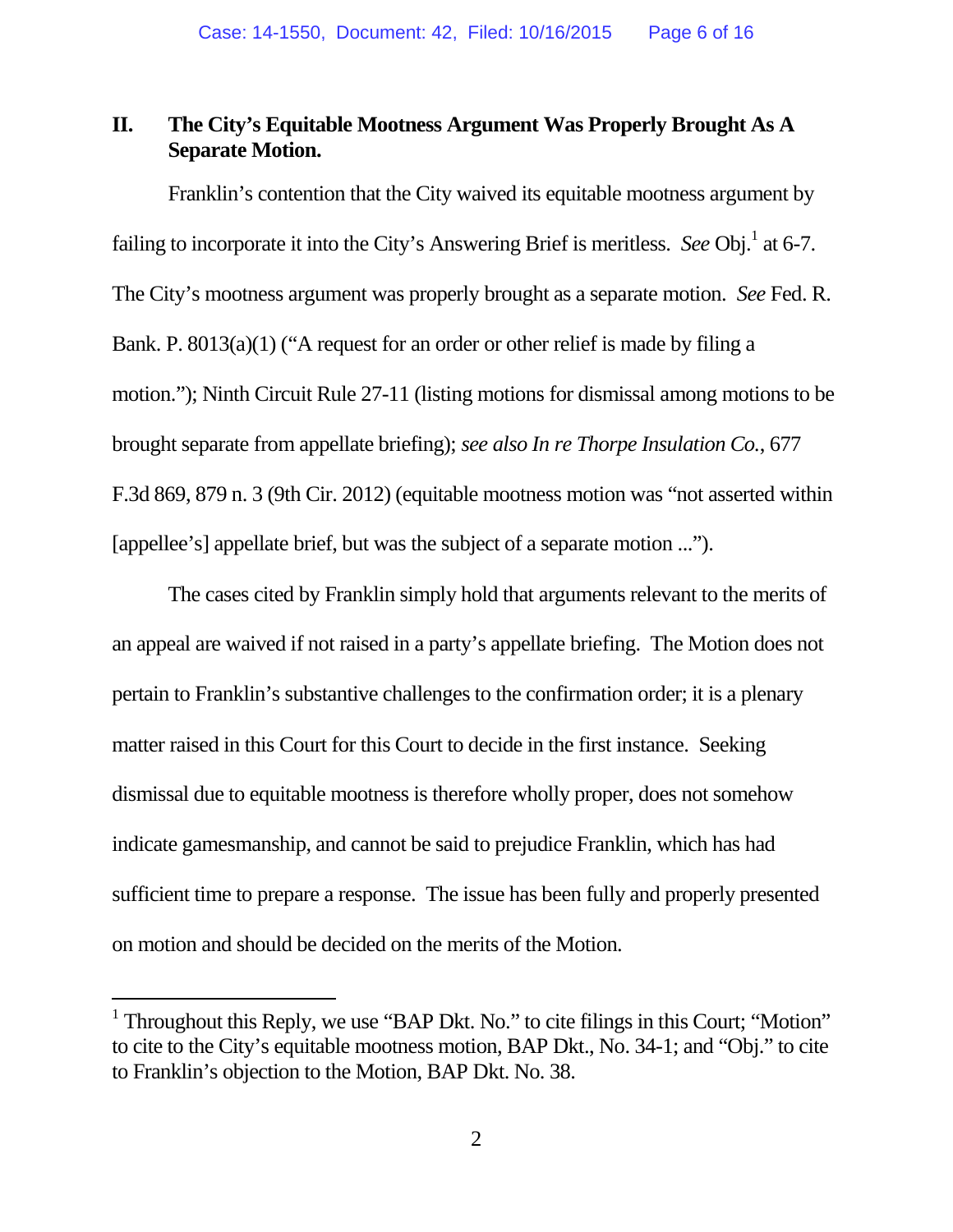### **III. Equitable Mootness Applies In Chapter 9.**

Franklin misguidedly asserts that the equitable mootness doctrine should not be applied to chapter 9 cases, Obj. at 19, and asks the Court to follow *Bennett v. Jefferson* County<sup>2</sup>, a flawed ruling out of the Northern District of Alabama, while ignoring existing Ninth Circuit precedent that has recognized and applied the doctrine of equitable mootness in a chapter 9 case. *See In re City of Vallejo*, 551 F. App'x 339 (9th Cir. 2013) (mem.). As recently recognized by the thoughtful opinion issued in *In re City of Detroit* granting that city's equitable mootness motion:

> [T]he [equitable mootness] doctrine is not concerned with the specific chapter under which the debtor's case was brought. Rather, what matters is whether hearing the bankruptcy appeal could unravel the debtor's plan and disturb the reliance interests created by it. Because the underlying equitable considerations of promoting finality and good faith reliance on a judgment applies with equal force to a Chapter 9 bankruptcy appeal, the Court sees no reason why the doctrine should not be applied [in chapter 9].

No. 15-cv-10036, 2015 WL 5697779, at \*4 (E.D. Mich. Sept. 29, 2015) (copy attached

to the Motion). Indeed, "the interests of finality and reliance ... surely apply with

*greater* force" to a chapter 9 plan. *Id.* at  $*5$  (emphasis added). The court went on to

hold that the interests of the city, its creditors, and its residents "cannot be marginalized

<sup>2</sup> *Bennett v. Jefferson Cty., Ala.*, 518 B.R. 613 (N.D. Ala. 2014), *appeal docketed*, No. 15-11690 (11th Cir.). The Eleventh Circuit granted the motion for an interlocutory appeal, but has not yet ruled on the merits.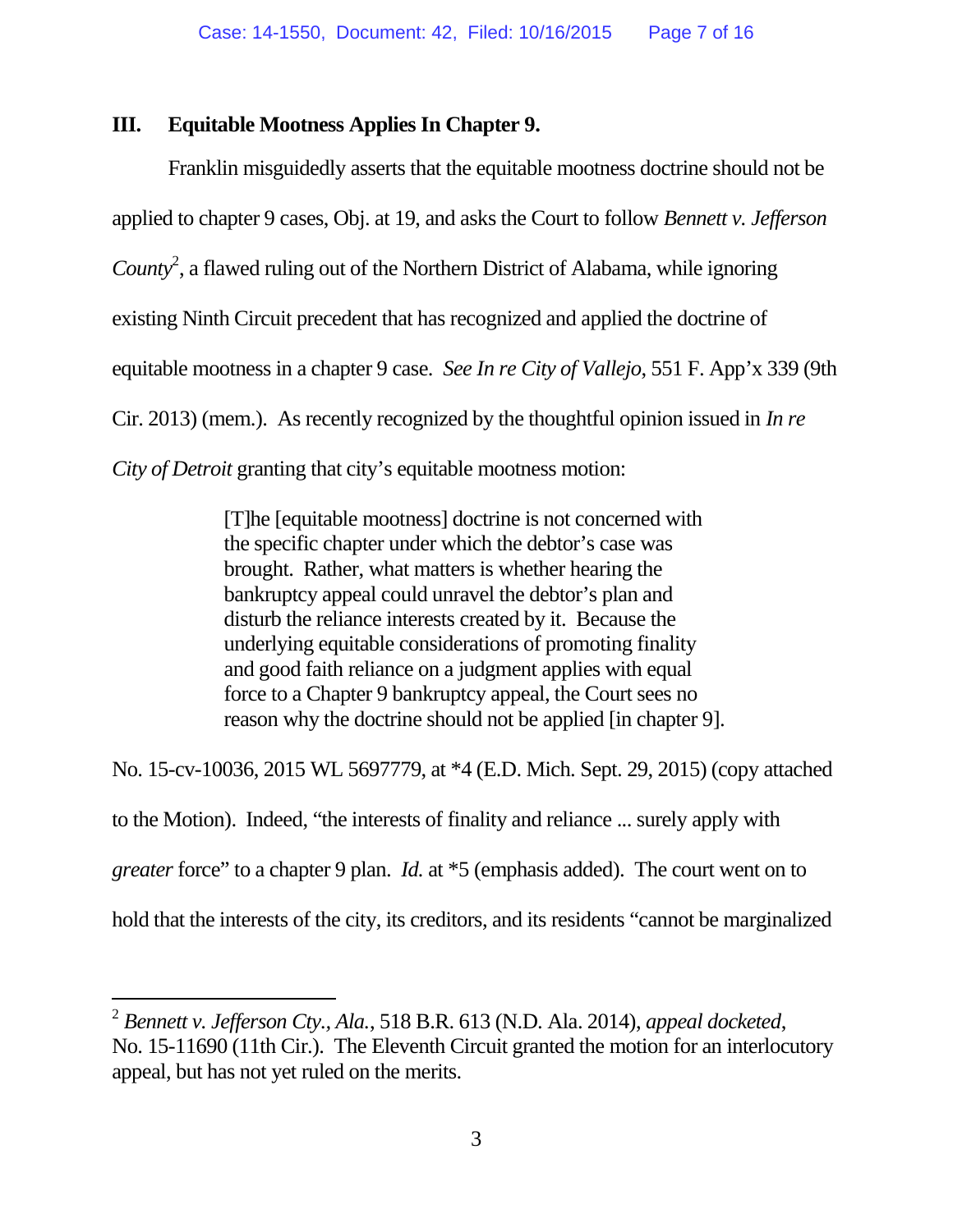and dismissed in the broad brush manner adopted by the *Jefferson County* court," whose rationale the *Detroit* court found "particularly problematic." *Id*.

Franklin essentially ignores the *Detroit* opinion—including it merely as a "contra" citation without any discussion—and does not acknowledge the Ninth Circuit's own precedent applying the equitable mootness doctrine in the *Vallejo* chapter 9 case. Put simply, both policy considerations and Ninth Circuit law support application of equitable mootness to chapter 9 cases.

#### **IV. The Bankruptcy Court Cannot Simply Award Franklin More Money.**

Franklin repeatedly asserts that all it wants is to be paid "more money." Obj. at 2, 5, 11, 14, 17. While a larger payout is a universal creditor goal, Franklin oversimplifies the impact of its request. Franklin seeks the reversal of confirmation of the Plan, and while it asserts that every other aspect of the Plan can simply be held in stasis while it is awarded a greater recovery, this does not comport with the Bankruptcy Code. Either the confirmation order is affirmed, or it is not.

A court cannot simply order a municipal debtor to pay a given creditor more while keeping all other facets of a plan in place. Unlike in chapter 11, where a creditor may propose a plan after termination of exclusivity should a confirmation order be reversed, in chapter 9, only the debtor can propose or modify a plan, 11 U.S.C. §§ 941, 942. Moreover, a bankruptcy court "shall confirm" such plan if it satisfies the requirements of the Bankruptcy Code. Franklin attempts to skirt this basic principle by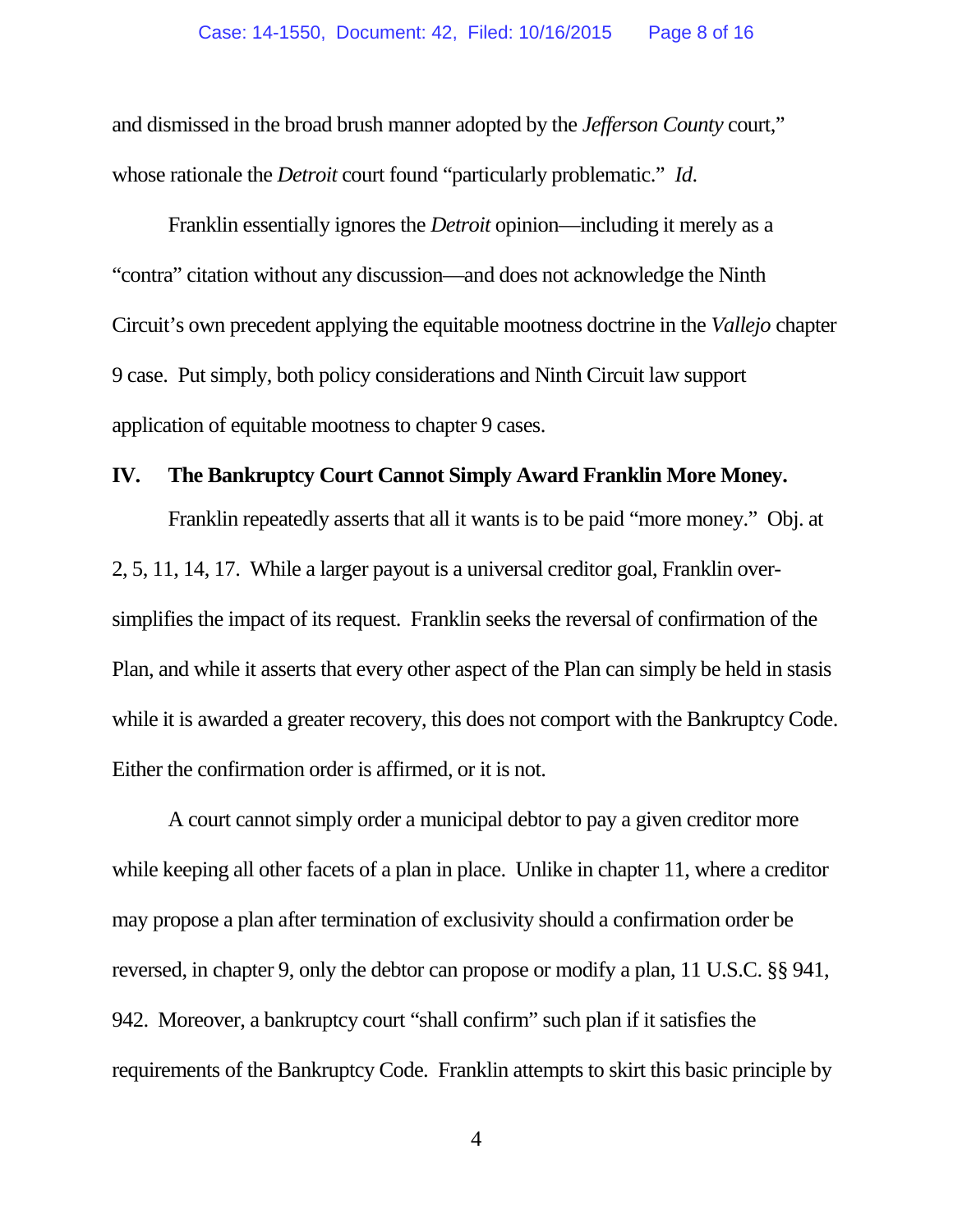presenting its ultimatum as the City's "choice." Obj. at 15. But the alternative its putative "choice" offers is for the City "to start over with a new plan," Obj. at 15, which only serves to drive home the City's point. The Plan has been not only confirmed, but fully consummated, and, as discussed in the Motion, the underlying settlements cannot be undone. The City, its creditors, and its residents relied on the consummated Plan and cannot go back to square one (even if the City could, contrary to the Long-Range Financial Plan ("LRFP"), cut its reserves and services to pay Franklin). This is the epitome of "fatally scrambl[ing] the plan." *In re Tribune Media Co.*, 799 F.3d 272, 280 (3d Cir. 2015).

Franklin selectively quotes the language of the Plan to support its claim that the City has "consented" to line-item modifications through the Plan's retention of jurisdiction and severability provisions (Articles XII and XIV(B), respectively). Like any chapter 9 or chapter 11 plan, the Plan preserves the jurisdiction of the Bankruptcy Court to enter such orders as are necessary to implement it. But the excerpts in the Objection omit a critical portion of Article XIV(B) (omitted portion emphasized):

> If any term or provision of this Plan is held by the Bankruptcy Court or any other court having jurisdiction, including on appeal, if applicable, to be invalid, void, or unenforceable, the Bankruptcy Court, *in each such case at the election of and with the consent of the City*, shall have the power to alter and interpret such term or provision to make it valid or enforceable to the maximum extent practicable, consistent with the original purpose of the term or provision held to be invalid, void, or unenforceable, and such term or provision shall then be applicable as altered or interpreted.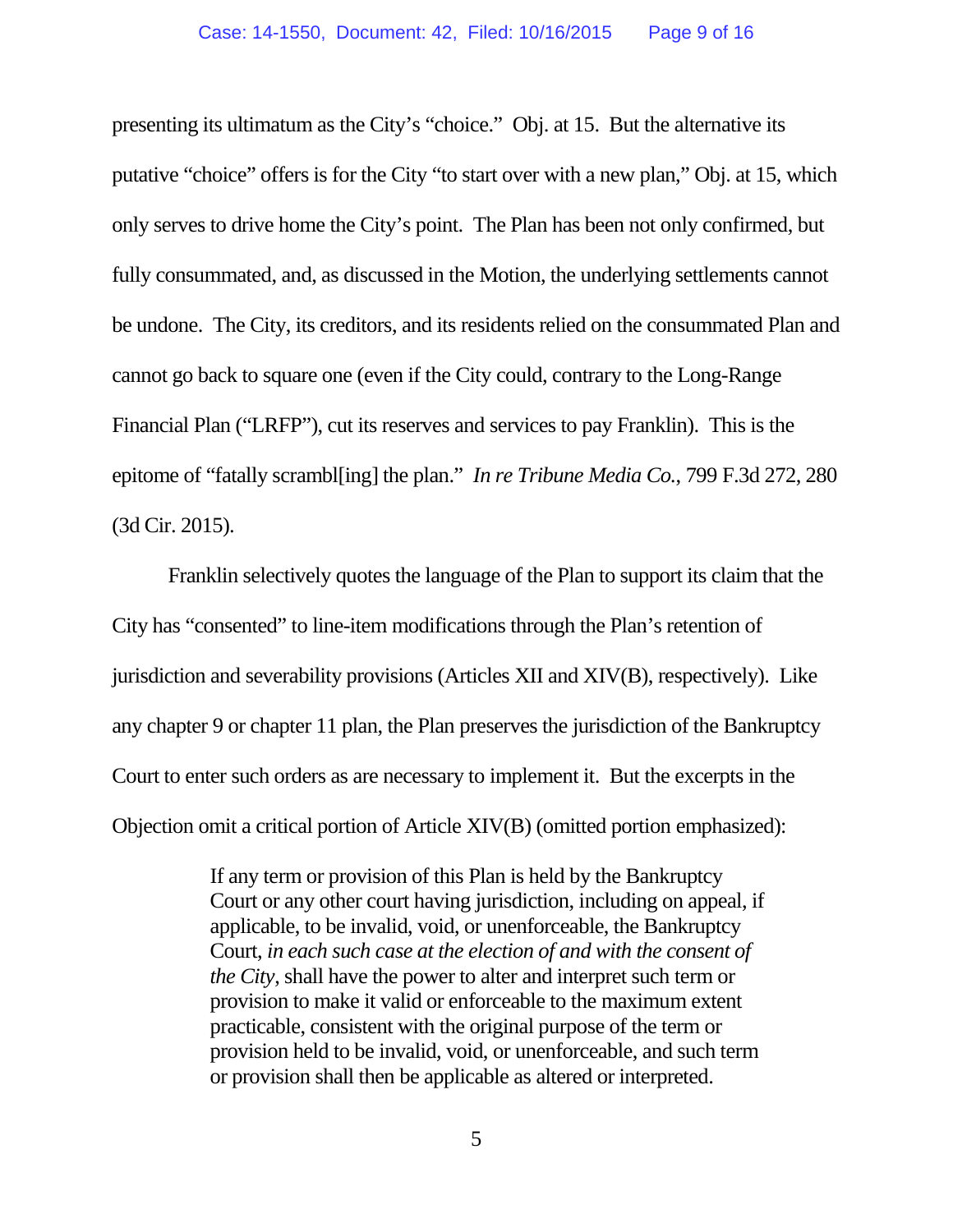In other words, consistent with the Tenth Amendment and Bankruptcy Code § 904, the Bankruptcy Court may approve a modified plan, but only with the City's consent. Article XIV(B) does not serve as advance consent to give the Bankruptcy Court carte blanche to impose new plan provisions or payment obligations.

#### **V. Reversal Of Confirmation Will Disrupt The Foundations Of The Plan.**

If Franklin is granted its requested remedy, reversal of confirmation and "more money," *see* Obj. at 17, it would "completely knock[] the props out from under the plan." *See In re Thorpe*, 677 F.3d at 881. The most significant "prop" being undercut in this case is the LRFP, which contains the thorough and detailed financial projections on which the Plan, and the compromises it memorializes, are premised. ER 790-827.

The LRFP, which was presented and discussed at length at the confirmation trial, $3$  provided the financial underpinnings of the Plan and illustrated that, notwithstanding Franklin's repeated contentions, the City is not and will not be awash in loose cash available to be paid to Franklin or any other creditor. To the contrary, the LRFP shows that the City has conscientiously laid out a frugal, but feasible, path to both fiscal stability and improved service solvency that makes a reasonable effort to pay its creditors and leaves little to no room for additional cuts or expenses. For instance,

 $3$  The Bankruptcy Court ultimately credited the LRFP and the testimony of its principal author, Robert Leland, over the testimony of Franklin's expert. Franklin's bald assertion that it "established" that the City could pay Franklin more without undermining the Plan, for which it cites only its own briefs and evidence, is therefore baseless. *See* Obj. at 3, 11.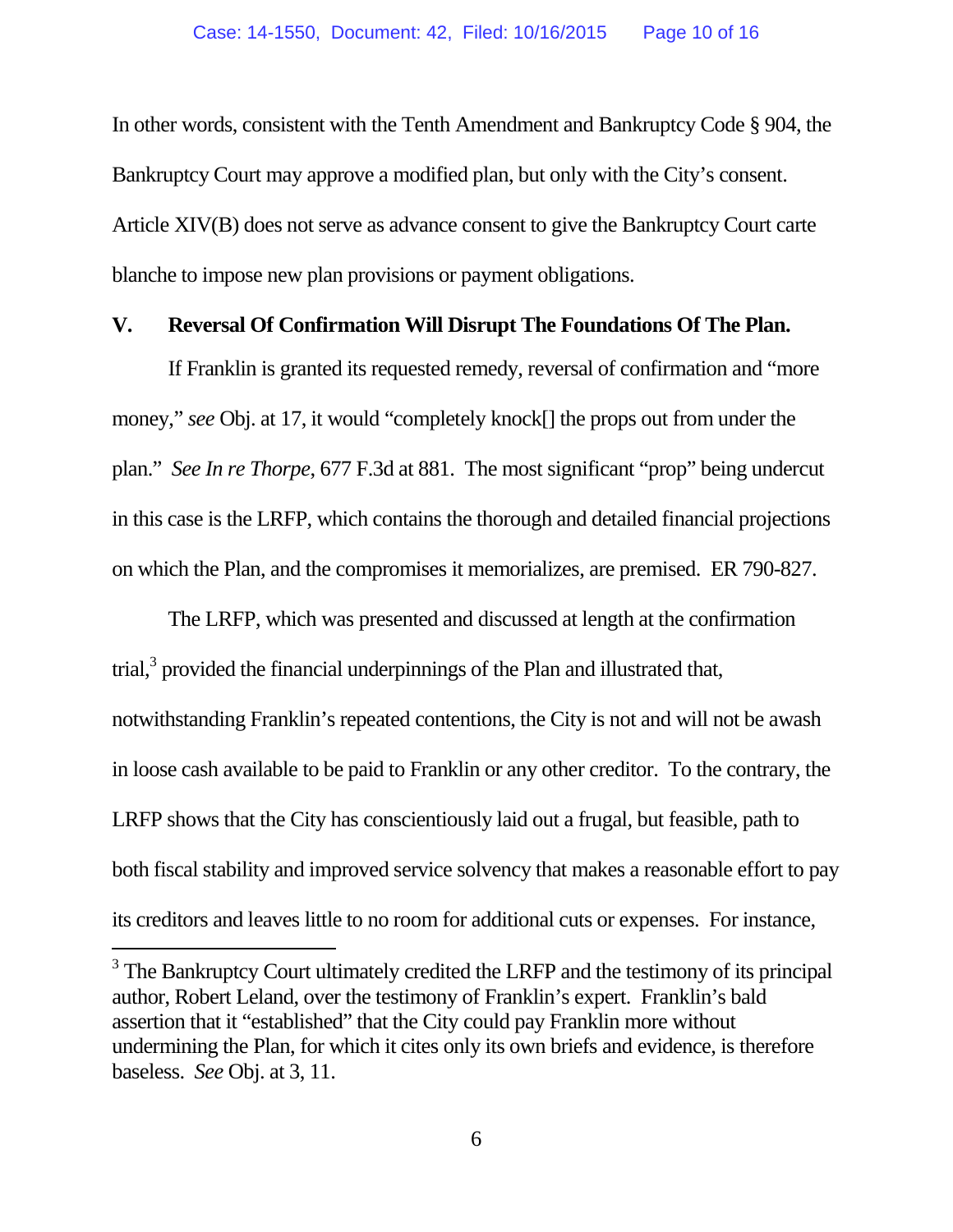under the LRFP, the City will build its safety net slowly, and will not reach its recommended reserve levels until FY 2032-33, *18 years* after confirmation. ER 791- 92; SER 412-13, 415, 572. Then, and only then, will the City have any "spare" money to begin catching up on two decades of deferred maintenance, infrastructure investment, and restoration of previously slashed services such as libraries, administrative support, and recreation. ER791-92; SER 426, 569, 572, 579-80. The LRFP also showed that the City will need every penny of its reserves to make it through a bulge in its expenses approximately 10 years into its forecast while maintaining a bare minimum reserve. Put simply, the City has already cut as much as it prudently could. ER 791-92; *see* ER 357 (Bankruptcy Court's oral findings) ("[T]his court is persuaded that no better plan is likely under the circumstances."); ER 442 (confirmation opinion) (same).

While Franklin continues to imply that it can be paid more without any external effect, the obvious reality is that any additional payments to Franklin must come from somewhere—either out of the pockets of the City's other creditors, which Franklin insists is not its intent (*see, e.g.*, Obj. at 1, 11, 13, 14), or out of the pockets of the City's employees and citizens as a result of reduced funds available for infrastructure, services, and necessary reserves.

Franklin is quick to cite the Bankruptcy Court's comments that it is "conceivable that some additional funds could be made available to Franklin," if confirmation were reversed. While it is theoretically possible for the City to shift the cost of paying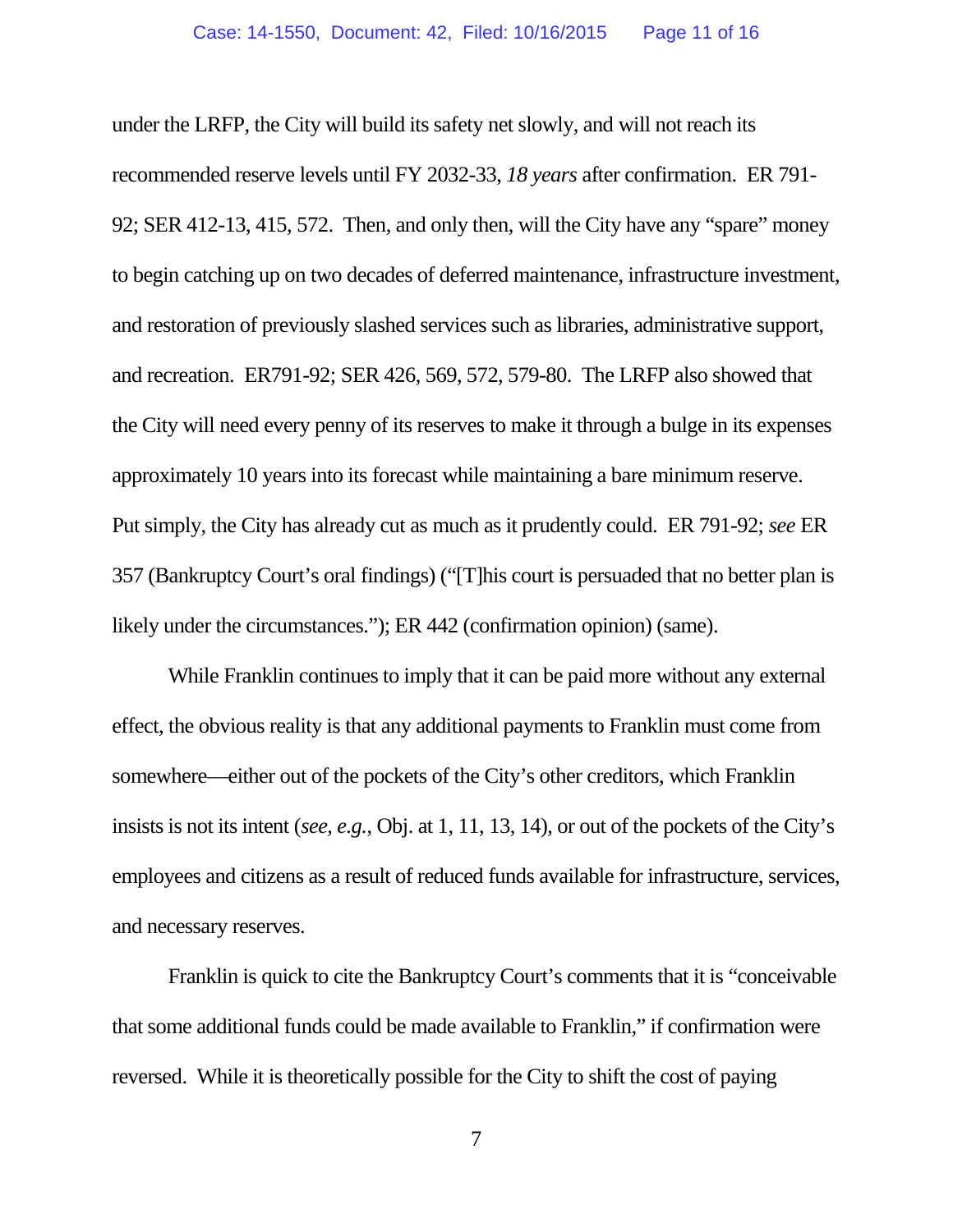Franklin more money to the City's employees and citizens by, for instance, cutting police officer positions (such as those funded by the City's tax measure), extending the time required to build its necessary reserves (thus increasing the risk of a chapter 18), or imposing hiring and compensation freezes (which risks the loss of critical personnel), it cannot do so without knocking out the key bases of the LRFP and, with it, the Plan.

#### **VI. Franklin Failed To Diligently Pursue A Stay.**

Franklin rationalizes its failure to diligently pursue a stay by arguing that it did not need to seek a stay from this Court (or the Ninth Circuit) because it was satisfied with the Bankruptcy Court's non-binding comments on the possibility of future relief. Obj. at 17. However, the Ninth Circuit has made clear that "it is *obligatory* upon appellant ... to pursue with diligence *all available remedies to obtain a stay*." *In re Roberts Farms, Inc.*, 652 F.2d 793, 797 (9th Cir. 1981) (emphasis added). No court has held that an appellant-creditor can shirk the requirement of pursuing a stay based on the conjecture, however optimistic, of the trial court.

While Franklin cites a handful of cases in which courts, exercising their equitable discretion, have forgiven an appellant's failure to seek a stay in not finding an appeal moot, Obj. at 17-18, the Ninth Circuit's most recent pronouncement on the doctrine of equitable mootness reaffirms that an appellant's decision not to fully pursue a stay still "weigh[s] heavily in favor of holding the appeal equitably moot." *In re Transwest Resort Properties, Inc.*, No. 12-17176, 2015 WL 5332447, at \*4 (9th Cir. Sept. 15,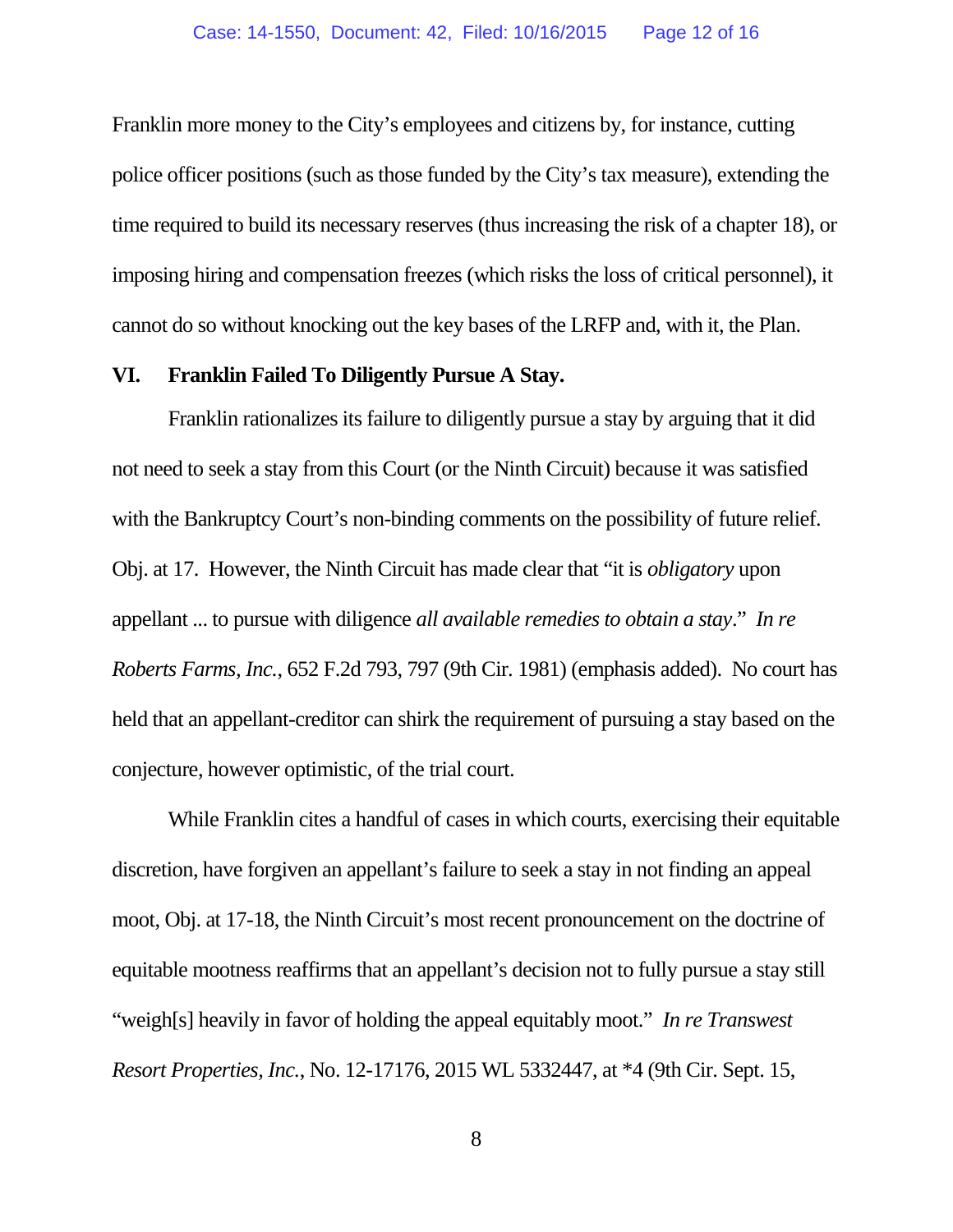2015). *Transwest* expressly contrasted two prior cases: *In re Mortgages Ltd.*, 771 F.3d 1211, 1214 (9th Cir. 2014) (*Mortgages I*), which held an appeal equitably moot where appellant failed to seek a stay, with *In re Mortgages Ltd.*, 771 F.3d 623, 629 (9th Cir. 2014) (*Mortgages II*), which held an appeal not equitably moot where the appellant sought a stay from both the bankruptcy court and, subsequently, the district court. Franklin's citation to only select Ninth Circuit precedent notwithstanding, the failure of an appellant to fully and diligently pursue a stay continues to weigh strongly in favor of a finding of equitable mootness. *See Mortgages I*, 771 F.3d at 1215 (reiterating the rule of *Roberts Farms* that an appellant must "pursue with diligence all available remedies to obtain a stay of execution"); *id.* at 1216 ("[T]he appellant has a high obligation to seek a stay pending appeal, even if the chances of success seem dim.").

Franklin has not mustered any equitable explanation for its failure to seek a stay through all available avenues. Moreover, its initial stay motion before the Bankruptcy Court made no credible effort to establish the need for a stay. Not only did Franklin's motion misstate the law, but the only potential harm Franklin identified was the chance the City would bring an equitable mootness motion. *See* Motion at 10. Franklin made no attempt to claim any other likelihood of injury (in fact, it argued that its only claimed harm, the risk of equitable mootness, was itself unlikely). *Id.* Then, when its perfunctory motion was denied, Franklin chose to sit on its rights rather than continue to pursue a stay. The reason for this is obvious: Franklin did not actually *want* a stay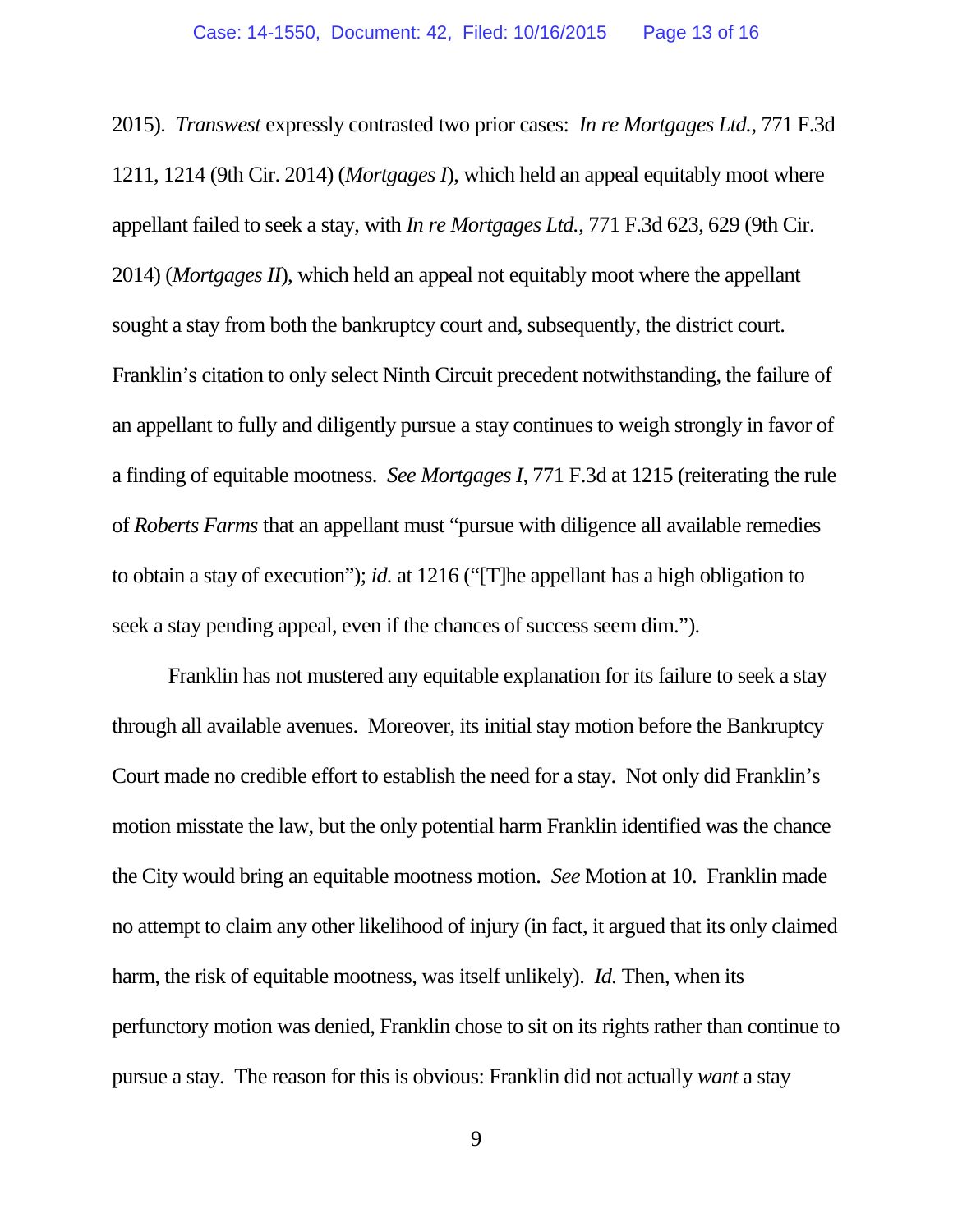because of the massive bond that would have accompanied it.<sup>4</sup> Franklin argues that, pursuant to *Mortgages II*, it would not have needed to post an expensive bond in any case, Obj. at 17 n. 4, but simultaneously ignores the holding in *Mortgages I*, that the mere possibility a burdensome bond might be ordered is not an adequate reason for failing to diligently pursue a stay. 771 F.3d at 1216.

Appellants are expected to diligently pursue a stay through all available avenues. Rather than uphold this obligation, Franklin filed a pro forma motion meant only to "check the equitable mootness box" and then sat back while the Plan was consummated (including allowing the indenture trustee to accept the City's approximately \$4.3 million wire transfer made in payment of Franklin's claims). Neither Franklin's desire to avoid posting a bond, nor its reliance on the Bankruptcy Court's comments, provides an equitable excuse for Franklin to sidestep this basic requirement. Franklin's failure to diligently pursue a stay, whether alone or combined with the impact on the Plan and the rights of third parties not before this Court, renders Franklin's appeal moot.

#### **VII. Conclusion**

For these reasons, the appeal should be dismissed as equitably moot.

Dated: October 16, 2015 Respectfully submitted,

 $4$  Franklin attempts to deflect this point by arguing that the City never requested a bond. Obj. at 17 n.4. Obviously, had Franklin been granted a stay, the next issue before the Bankruptcy Court would have been the size of the required bond.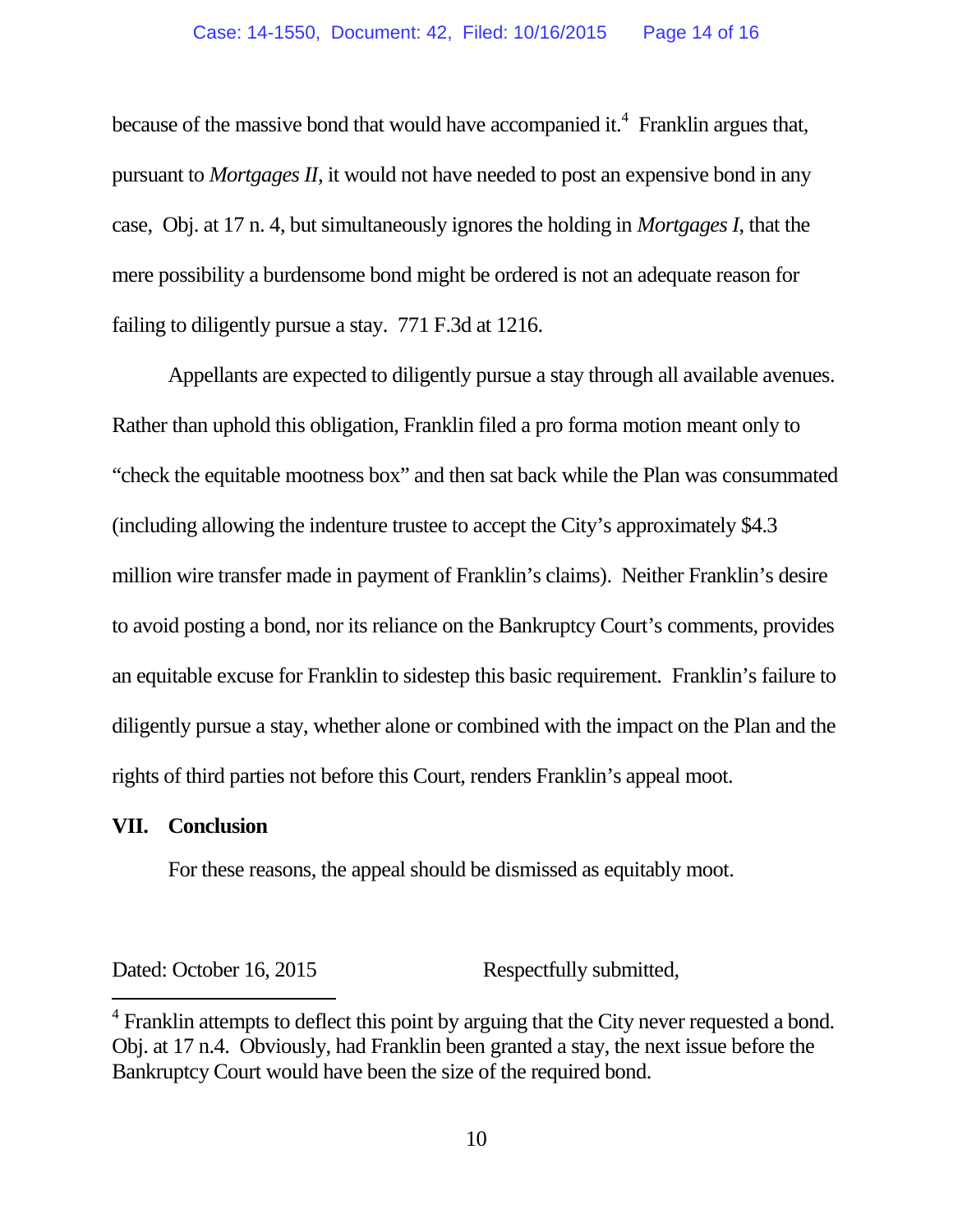Robert M. Loeb Christopher J. Cariello Orrick, Herrington & Sutcliffe LLP 1152 15th Street, N.W. Washington, D.C. 20005 (202) 339-8400

Jeffery D. Hermann Orrick, Herrington & Sutcliffe LLP 777 South Figueroa Street, Ste. 3200 Los Angeles, CA 90017 (213) 629-2020

*/s/ Marc A. Levinson*

Marc A. Levinson (Cal. Bar No. 57613) Patrick B. Bocash Lesley M. Durmann Orrick, Herrington & Sutcliffe LLP 400 Capitol Mall, Ste. 3000 Sacramento, CA 95814 (916) 447-9200

*Counsel for Debtor-Appellee*